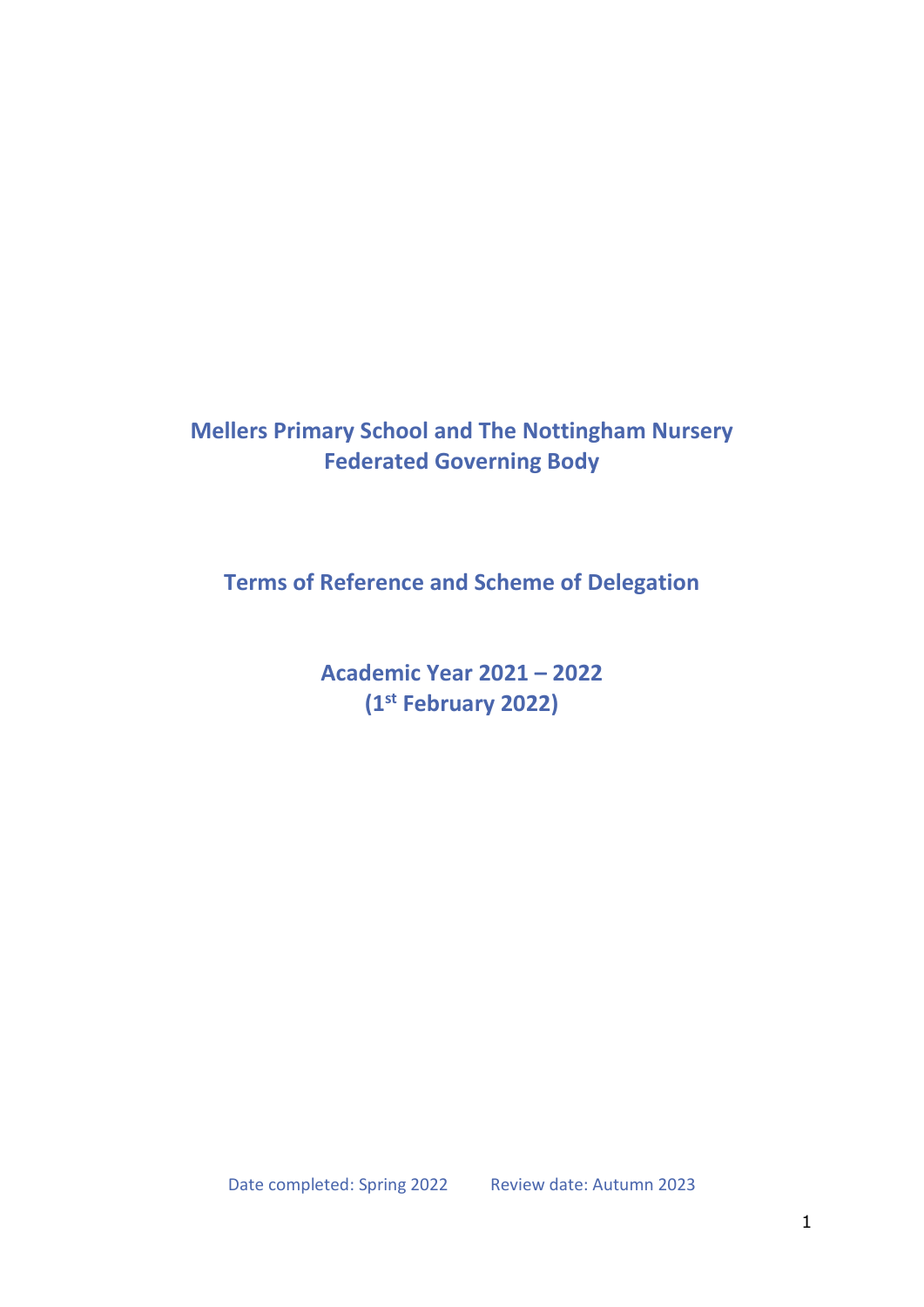### **Instrument of Government**

## **1. The name of the two Federated Schools are Mellers Primary School and The Nottingham Nursery School.**

2. The schools are Local Authority Maintained.

3. The name of the governing body is "The Federation of Mellers Primary School and The Nottingham Nursery School."

- 4. The governing body shall consist of:
	- a. 2 parent governors
	- b. 1 LA governor
	- c. 1 staff governor
	- d. 1 Headteacher
	- e. 10 co-opted governors
- 5. Total number of governors is 15.
- 6. The term of office of all categories of governor is four years.
- 8. This instrument of government comes into effect on 1<sup>st</sup> February 2022.

9. This instrument was made by order of Nottingham City Local Authority on 13th January 2022.

John Denter

**Signed by:**

John Dexter Director of Education, Nottingham City Council

**Date: 13th January 2022**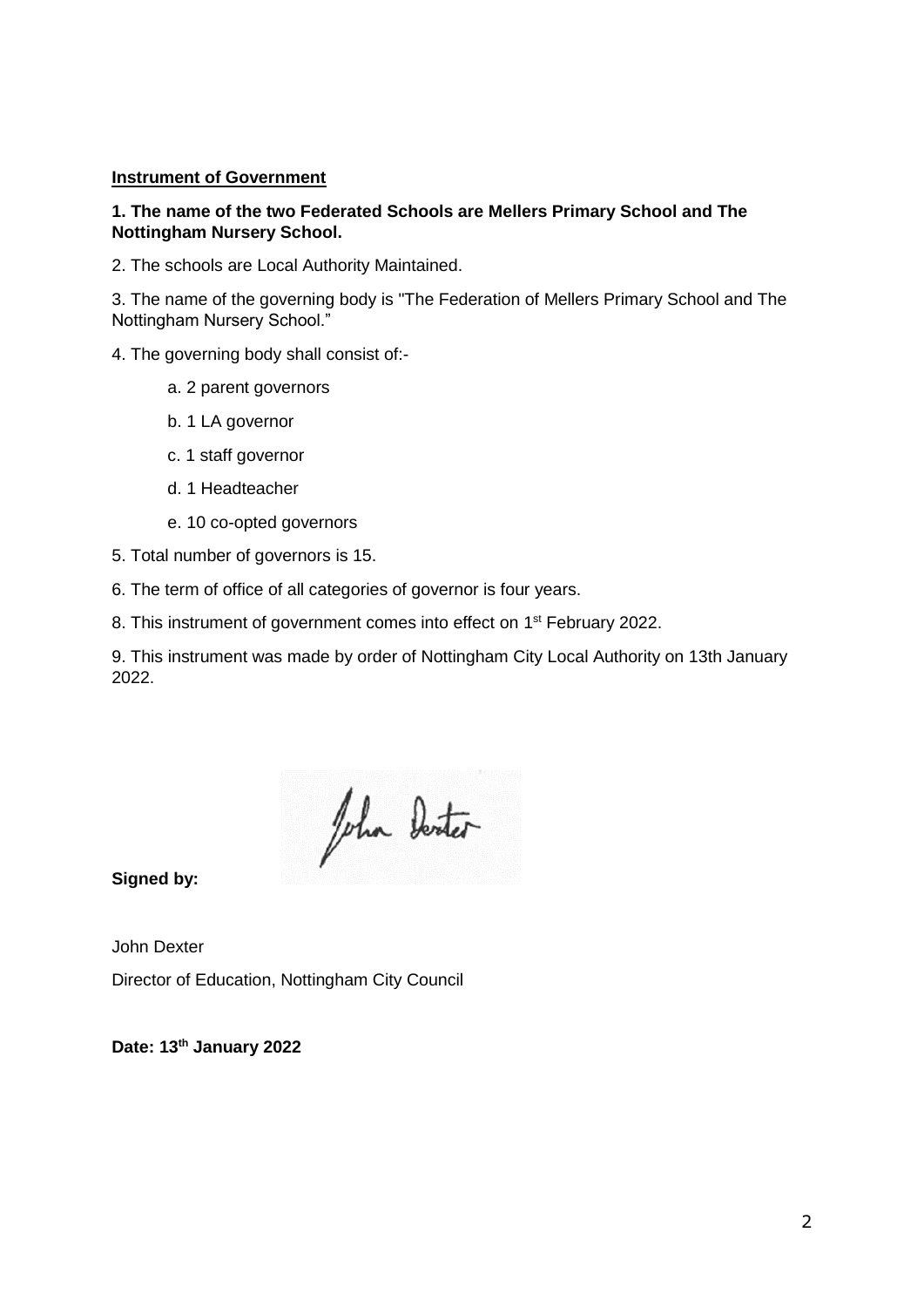# **The Purpose of Governance**

### *(Reference: The Governance Handbook 2017)*

"The purpose of governance is to provide confident, strategic leadership and to create robust accountability, oversight and assurance for educational and financial performance.

All boards, no matter what type of schools or how many schools they govern, have three core functions:

- Ensuring clarity of vision, ethos and strategic direction;
- Holding executive leaders to account for the educational performance of the organisation and its pupils, and the performance management of staff; and
- Overseeing the financial performance of the organisation and making sure its money is well spent."

### **Quoracy.**

The quorum for a full governing body meeting is 50% (rounded up to the nearest whole number). Governing body decisions may only be made if a meeting is quorate. The minimum quorum for a committee meeting is three governors (not all staff).

### **Delegation of functions of the governing body.**

A governing body can delegate many of its statutory functions to a committee, an individual governor or the Headteacher. The governing body must review the scheme of delegation annually.

The Governing Body has resolved to conduct all its business as a full Governing Body, and to work with the following committees:-

- Pupils and curriculum committee;
- Pupil progress committee;
- Finance and general purposes committee.

#### **Delegation to committees.**

All decisions made at committee level are taken on behalf of the full governing body. The committee must report decisions to the governing body who will then consider whether any further action is required.

The committee may consider other items for which it does not have delegated authority and make recommendations to the Governing Body.

#### **Annual review.**

The governing body must review the scheme of delegation annually. The governing body will remain accountable for any decisions taken, including those relating to functions delegated to a committee or individual.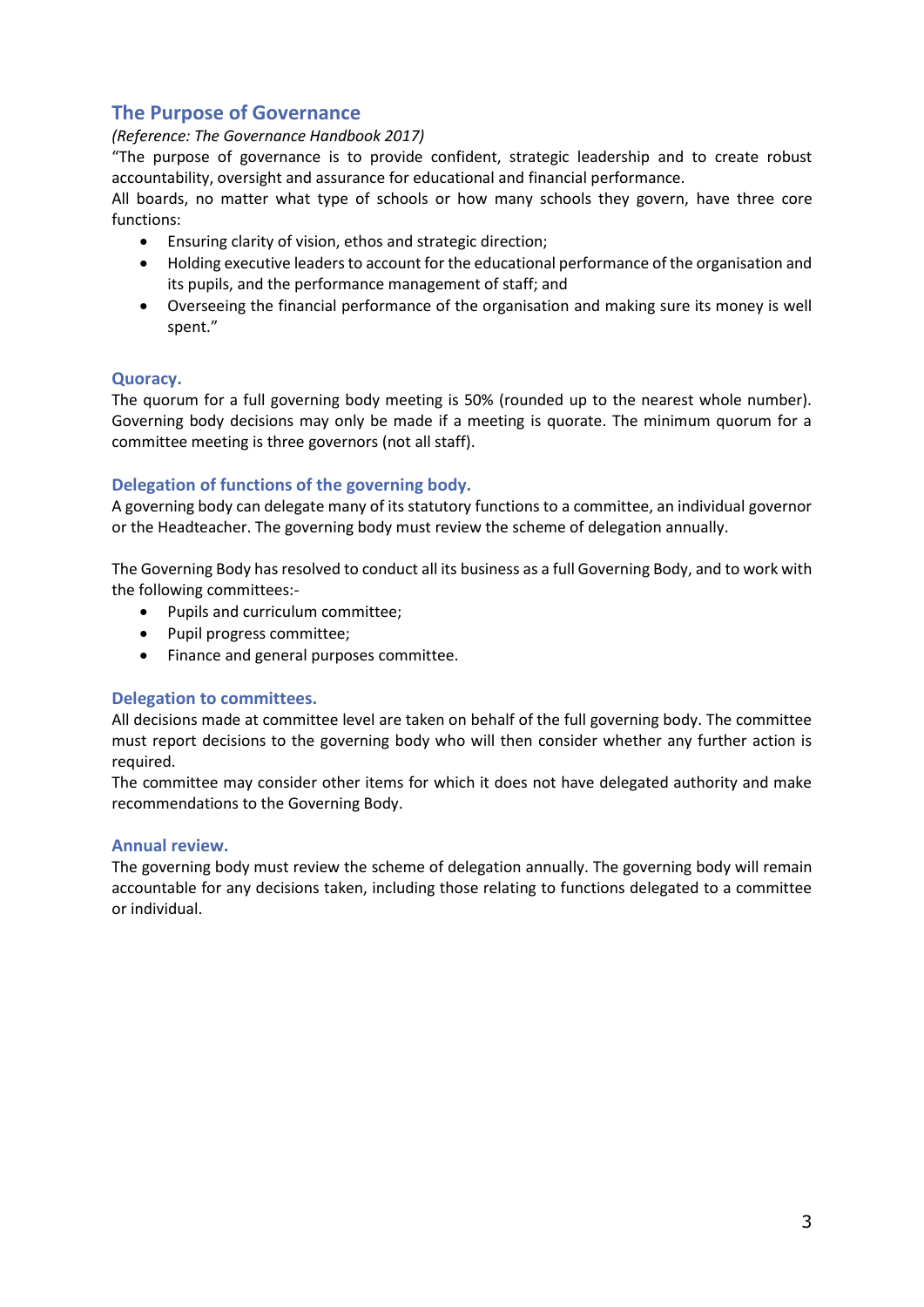| <b>Scheme of Delegation</b>                                  |                                                                                        |                                   |                     |              |                  |                               |
|--------------------------------------------------------------|----------------------------------------------------------------------------------------|-----------------------------------|---------------------|--------------|------------------|-------------------------------|
| <b>Function</b>                                              | <b>Task</b>                                                                            | <b>FGB</b>                        | Comm                | Head         | Ind gov          | <b>Delegated to</b>           |
|                                                              | Draw up the Instrument of Government and<br>amendments thereafter.                     | ✓                                 |                     |              |                  | <b>FGB</b>                    |
|                                                              | Appoint co-opted, appointed parent, sponsor<br>and LA governors and associate members. | $\checkmark$                      |                     |              |                  | <b>FGB</b>                    |
|                                                              | Suspend/remove any governor.                                                           | $\sqrt{}$                         |                     |              |                  | FGB                           |
| Governing                                                    | Elect or remove the Chair and Vice Chair and agree                                     | $\checkmark$                      |                     |              |                  | <b>FGB</b>                    |
| <b>Body</b><br>procedures                                    | the term of office.                                                                    |                                   |                     |              |                  |                               |
| (operational)                                                | Appoint or remove the clerk.                                                           | $\checkmark$                      |                     |              |                  | <b>FGB</b>                    |
|                                                              | Decide the meeting structure (minimum 3 FGB<br>meetings per year).                     | $\checkmark$                      |                     |              |                  | <b>FGB</b>                    |
|                                                              | Establish committee/panel membership, their                                            | ✓                                 |                     |              |                  | <b>FGB</b>                    |
|                                                              | remits and delegation of functions.                                                    |                                   |                     |              |                  |                               |
|                                                              | Set up and maintain the GB Register of Interests.                                      | $\checkmark$                      |                     |              |                  | <b>FGB</b>                    |
|                                                              | Approve the Governors' Code of Conduct.                                                | $\checkmark$                      | $\checkmark$        |              |                  | <b>FGB</b>                    |
|                                                              | To determine or not whether to pay governor                                            | $\checkmark$                      | ✓                   | ✓            | ✓                | F&GP                          |
|                                                              | allowances for out of pocket expenses and                                              |                                   |                     |              |                  |                               |
|                                                              | approve a governors allowances policy.                                                 |                                   |                     |              |                  |                               |
| Policies/documents:                                          |                                                                                        |                                   | Frequency of review |              | Approved by      |                               |
| Governors' Allowances                                        |                                                                                        | Annually                          |                     |              | FGB to determine |                               |
| <b>Instrument of Government</b>                              |                                                                                        | Recommend annually                |                     | FGB          |                  |                               |
| Register of business interests                               |                                                                                        | Annually/changes to FGB           |                     |              | FGB              |                               |
| Governors' Code of Conduct                                   |                                                                                        | Annually/changes to FGB           |                     |              | FGB              |                               |
| <b>Function</b>                                              | <b>Task</b>                                                                            | <b>FGB</b>                        | Comm                | Head         | Ind gov          | <b>Delegated to</b>           |
| Academy<br>conversion                                        | Agree to start the application process for<br>conversion.                              | $\checkmark$                      |                     |              |                  | FGB                           |
|                                                              | Set up consultation with key stakeholders and                                          | $\checkmark$                      |                     |              |                  | <b>FGB</b>                    |
|                                                              | consider responses.                                                                    |                                   |                     |              |                  |                               |
|                                                              | Manage the application process.                                                        |                                   |                     | $\checkmark$ |                  | <b>Exec Head</b>              |
|                                                              | Pass a resolution to convert.                                                          | ✓                                 |                     |              |                  | FGB                           |
| Policies/documents: None to consider                         |                                                                                        |                                   |                     |              |                  |                               |
| <b>Function</b>                                              | <b>Task</b>                                                                            | <b>FGB</b>                        | Comm                | Head         | Ind gov          | <b>Delegated to</b>           |
|                                                              | Consider the LA consultation on admissions                                             | ✓                                 | ✓                   |              |                  | <b>FGB</b>                    |
|                                                              | arrangements.                                                                          |                                   |                     |              |                  |                               |
|                                                              | Foundation and VA schools must consult on the                                          |                                   |                     |              |                  |                               |
|                                                              | schools admissions policy every 7 years or when                                        |                                   |                     |              |                  |                               |
| Admissions &                                                 | proposing changes.                                                                     |                                   |                     |              |                  |                               |
| <b>Exclusions</b>                                            | Implement LA's admission arrangements.                                                 | $\checkmark$                      | $\checkmark$        |              |                  | <b>FGB</b>                    |
|                                                              | Implement and review the Behaviour Policy.                                             |                                   |                     | $\checkmark$ |                  | <b>Exec Head</b>              |
|                                                              | Approve the membership of the pupil exclusion<br>committee.                            | ✓                                 |                     |              |                  | <b>FGB</b>                    |
|                                                              | Act in line with statutory guidance.                                                   |                                   | ✓                   |              |                  | Pupil<br><b>Exclusion com</b> |
| Policies/documents:                                          |                                                                                        | Frequency of review               |                     |              | Approved by      |                               |
| Admissions arrangements (only applies where the school is an |                                                                                        | Annually                          |                     | FGB          |                  |                               |
| admissions authority).                                       |                                                                                        |                                   |                     |              |                  |                               |
| <b>Behaviour Policy</b>                                      |                                                                                        | Recommended annually              |                     | FGB          |                  |                               |
| Behaviour principles written statement                       |                                                                                        | Recommended annually              |                     | <b>FGB</b>   |                  |                               |
| Register of pupils' admission to school                      |                                                                                        | Live document<br><b>Exec Head</b> |                     |              |                  |                               |
| <b>Function</b>                                              | <b>Task</b>                                                                            | <b>FGB</b>                        | Comm                | Head         | Ind gov          | Delegated to                  |
|                                                              | In community and non-faith foundation schools,                                         | $\checkmark$                      | ✓                   |              |                  | FGB                           |
| Collective                                                   | the FGB receive consultation from the Head                                             |                                   |                     |              |                  |                               |
| worship                                                      | concerning collective worship.                                                         |                                   |                     |              |                  |                               |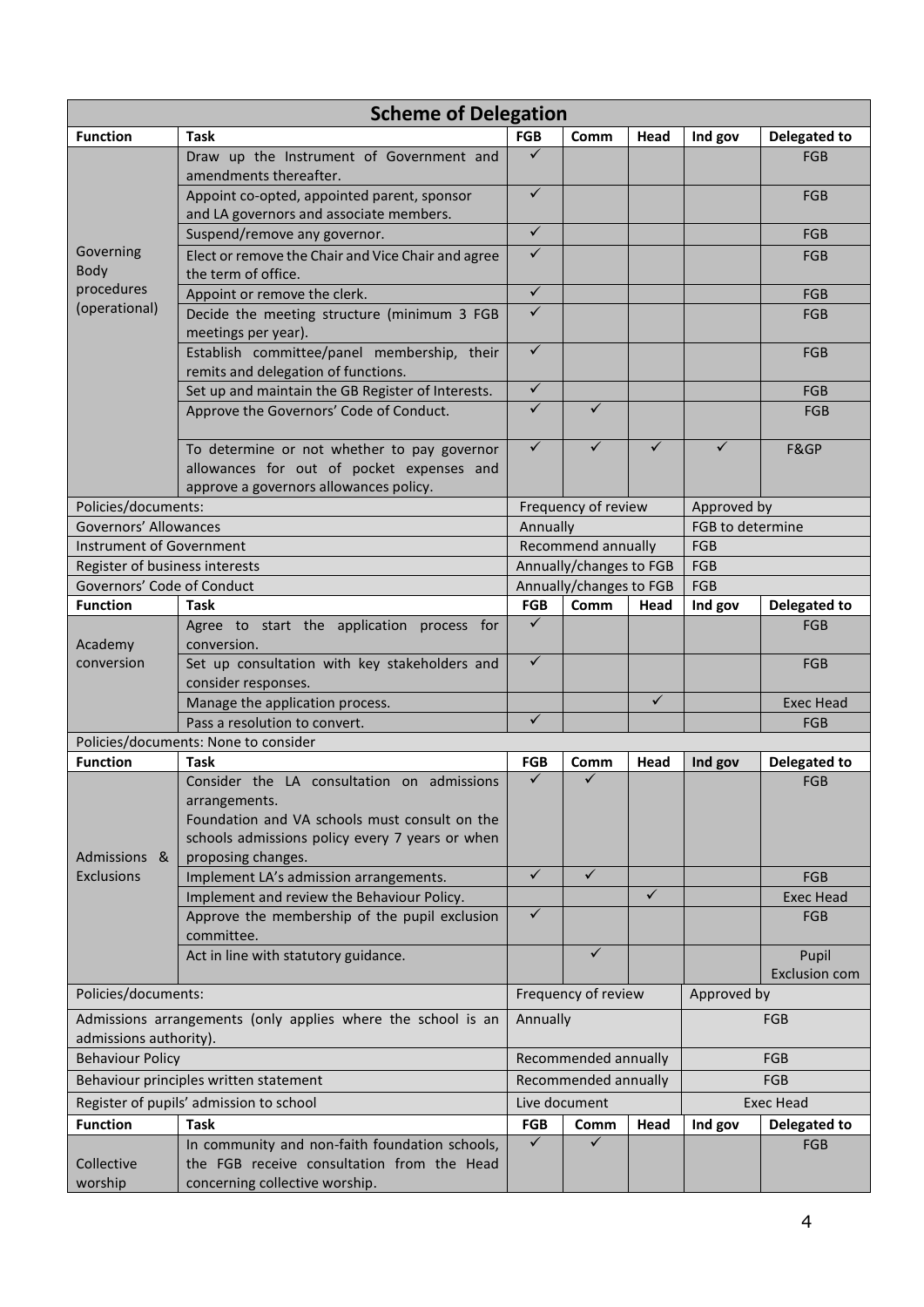|                                       | In VA, VC and foundation schools with a religious<br>character, the FGB arrange collective worship<br>after consulting with the Head. | ✓                    | ✓                       |                  |              |                     |
|---------------------------------------|---------------------------------------------------------------------------------------------------------------------------------------|----------------------|-------------------------|------------------|--------------|---------------------|
|                                       | Policies/documents: None to consider                                                                                                  |                      |                         |                  |              |                     |
| <b>Function</b>                       | <b>Task</b>                                                                                                                           | <b>FGB</b>           | Comm                    | Head             | Ind gov      | <b>Delegated to</b> |
|                                       | Consider any disapplication for pupil(s).                                                                                             |                      |                         | $\checkmark$     |              | <b>Exec Head</b>    |
| Curriculum                            | Ensure the curriculum is compliant with the<br>Equality Act.                                                                          | $\checkmark$         | $\checkmark$            |                  |              | P&C                 |
|                                       | Approve the Sex and Relationships Education<br>Policy (SRE).                                                                          | $\checkmark$         | $\checkmark$            | $\checkmark$     | $\checkmark$ | P&C                 |
|                                       | Ensure provision of religious education.                                                                                              | $\checkmark$         | $\checkmark$            | $\checkmark$     | $\checkmark$ | <b>Exec Head</b>    |
|                                       | Ensure arrangements, including risk assessments,                                                                                      | ✓                    | ✓                       | ✓                |              | <b>Exec Head</b>    |
|                                       | are in place for residentials and school visits.                                                                                      |                      |                         |                  |              |                     |
| Policies/documents:                   |                                                                                                                                       | Frequency of review  |                         | Approved by      |              |                     |
|                                       | Equality information and objectives                                                                                                   | Every 4 years        |                         | <b>Exec Head</b> |              |                     |
| <b>SRE Policy</b>                     |                                                                                                                                       | Recommended annually |                         | P&C              |              |                     |
| <b>Function</b>                       | <b>Task</b>                                                                                                                           | <b>FGB</b>           | Comm                    | Head             | Ind gov      | <b>Delegated to</b> |
|                                       | Approve the provision of extended services.                                                                                           | $\checkmark$         | $\checkmark$            |                  |              | F&GP                |
| Extended<br>services                  | Implement additional services provision and<br>inform parents.                                                                        |                      |                         | $\checkmark$     |              | Exec Head           |
|                                       | Ensure delivery of quality services.                                                                                                  | $\checkmark$         | $\checkmark$            | $\checkmark$     | $\checkmark$ | <b>Exec Head</b>    |
|                                       | Monitor the financial sustainability of school<br>operated services.                                                                  | ✓                    | ✓                       |                  |              | F&GP                |
|                                       | Cease the extended services provision.                                                                                                | $\checkmark$         | $\checkmark$            |                  |              | <b>FGB</b>          |
|                                       | Policies/documents: None to consider                                                                                                  |                      |                         |                  |              |                     |
| <b>Function</b>                       | <b>Task</b>                                                                                                                           | <b>FGB</b>           | Comm                    | Head             | Ind gov      | <b>Delegated to</b> |
|                                       | Approve the annual budget plan.                                                                                                       | $\checkmark$         | ✓                       |                  |              | F&GP                |
|                                       | Monitor school finances and agree adjustments as<br>necessary.                                                                        | $\checkmark$         | ✓                       |                  |              | F&GP                |
|                                       | Approve the Lettings Policy.                                                                                                          | $\checkmark$         | $\checkmark$            | $\checkmark$     | ✓            | F&GP                |
|                                       | Approve the Charging and Remissions Policy.                                                                                           | $\checkmark$         | $\overline{\checkmark}$ | $\checkmark$     | ✓            | F&GP                |
| Finance &                             | arrangements<br>for<br>To<br>approve<br>obtaining                                                                                     | ✓                    | $\checkmark$            |                  |              | F&GP                |
| budgets                               | quotations and inviting tenders.                                                                                                      |                      |                         |                  |              |                     |
|                                       | Approve delegated spending authorities to the<br>Exec Head.                                                                           | ✓                    | $\checkmark$            |                  |              | F&GP                |
|                                       | Enter into contracts (within the financial limits set<br>by the FGB).                                                                 | ✓                    | ✓                       | ✓                |              | F&GP                |
|                                       | Complete the School Financial Value Standard<br>(SFVS).                                                                               |                      | $\checkmark$            |                  | $\checkmark$ | F&GP                |
|                                       | Receive, consider and approve the School<br>Financial Value Standard (SFVS).                                                          | $\checkmark$         |                         |                  |              | <b>FGB</b>          |
|                                       | Ensure the income from Pupil Premium/ PE and<br>Sport Premium are being spent effectively pupils.                                     | $\checkmark$         | ✓                       |                  |              | FGB                 |
| Policies/documents:                   |                                                                                                                                       | Frequency of review  |                         | Approved by      |              |                     |
| Finance and Administration Policy     |                                                                                                                                       | Recommend annually   |                         | F&GP             |              |                     |
| <b>Charging and Remissions Policy</b> |                                                                                                                                       | Recommended annually |                         | F&GP             |              |                     |
| Lettings Policy (non-statutory)       |                                                                                                                                       | FGB to determine     |                         | F&GP             |              |                     |
| <b>SFVS</b>                           |                                                                                                                                       | Annually             |                         |                  |              | F&GP                |
| <b>Function</b>                       | <b>Task</b>                                                                                                                           | FGB                  | Comm                    | Head             | Ind gov      | Delegated to        |
| Health &                              | Receive an annual health and safety report<br>covering compliance and performance and<br>consider recommendations.                    | $\checkmark$         |                         |                  |              | <b>FGB</b>          |
| safety                                | Ensure appropriate actions are taken and<br>resources are available to meet health and safety<br>statutory requirements.              | $\checkmark$         | $\checkmark$            |                  |              | F&GP                |
|                                       | Receive ad hoc notifications of serious incidents                                                                                     | $\checkmark$         | $\checkmark$            |                  |              | <b>FGB</b>          |
|                                       |                                                                                                                                       |                      |                         |                  |              |                     |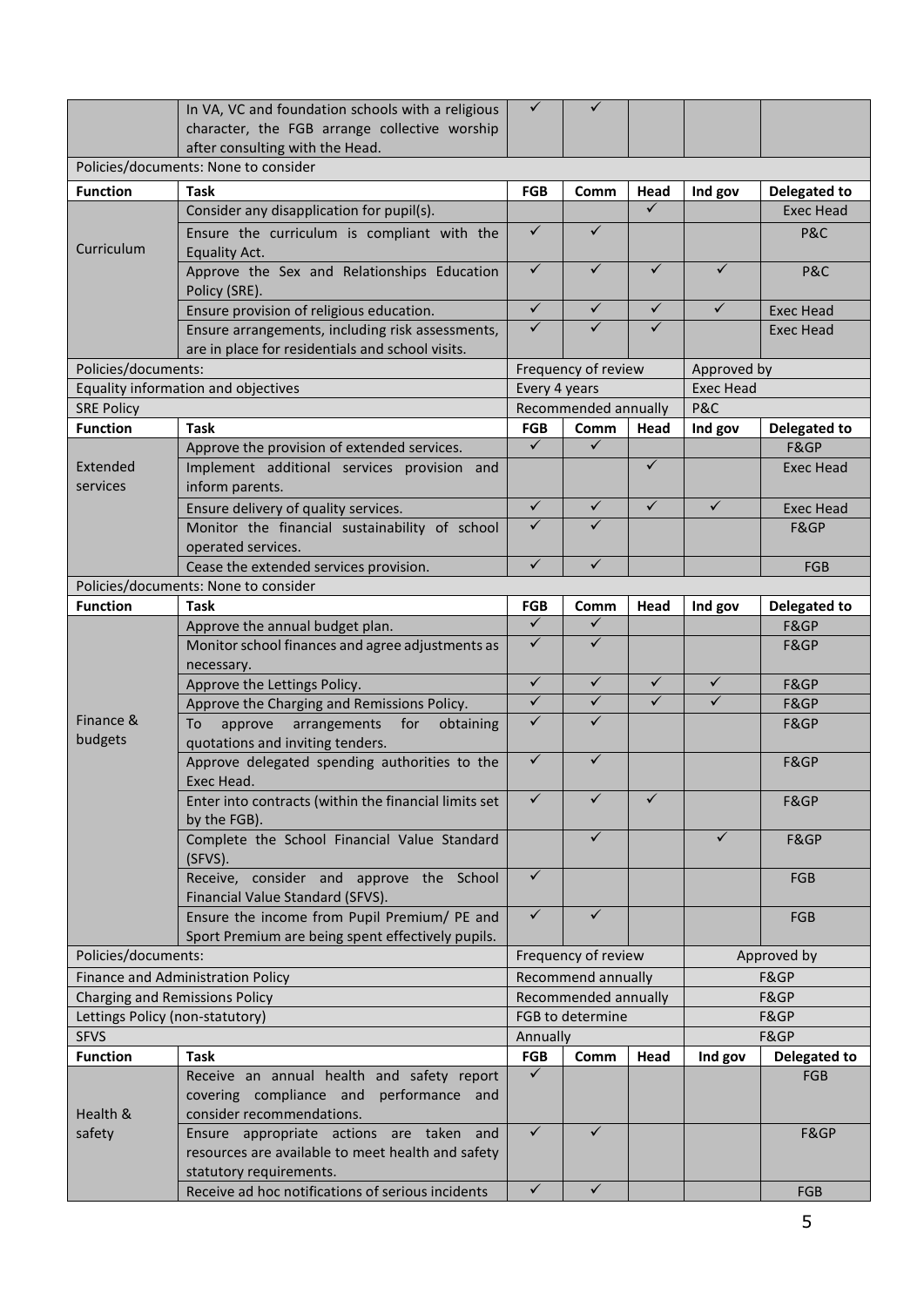|                                                                   | Approve Health and Safety Policy.                                                                                                                       | ✓                                                                                                                           | ✓                    | ✓                 |                  | <b>FGB</b>          |
|-------------------------------------------------------------------|---------------------------------------------------------------------------------------------------------------------------------------------------------|-----------------------------------------------------------------------------------------------------------------------------|----------------------|-------------------|------------------|---------------------|
|                                                                   | Ensure an emergency<br>plan and<br>business<br>continuity plan is in place.                                                                             | ✓                                                                                                                           | ✓                    | ✓                 |                  | FGB                 |
| Policies/documents:                                               |                                                                                                                                                         | Frequency of review                                                                                                         |                      | Approved by       |                  |                     |
| <b>First Aid Policy</b>                                           |                                                                                                                                                         |                                                                                                                             | Recommended annually |                   | F&GP             |                     |
| <b>Health and Safety Policy</b>                                   |                                                                                                                                                         | Annually                                                                                                                    |                      |                   | F&GP             |                     |
| Emergency plan                                                    |                                                                                                                                                         |                                                                                                                             | Live document        |                   | FGB              |                     |
| Business continuity plan                                          |                                                                                                                                                         |                                                                                                                             | Live document        |                   | <b>FGB</b>       |                     |
|                                                                   | Premises management documents                                                                                                                           |                                                                                                                             | Recommended annually |                   | F&GP             |                     |
| <b>Function</b>                                                   | <b>Task</b>                                                                                                                                             | <b>FGB</b>                                                                                                                  | Comm                 | Head              | Ind gov          | <b>Delegated to</b> |
|                                                                   | Ensure all information on the school website is                                                                                                         | $\checkmark$                                                                                                                | ✓                    | ✓                 | ✓                | <b>Exec Head</b>    |
|                                                                   | and<br>compliant<br>with<br>current<br>the<br>School<br>Information Regulations.                                                                        |                                                                                                                             |                      |                   |                  |                     |
| Parents & the<br>community                                        | Approve the concerns and complaints procedure<br>and Complaints Policy.                                                                                 | ✓                                                                                                                           | $\checkmark$         | $\checkmark$      | ✓                | FGB                 |
|                                                                   | Ensure statutory requirements are met in<br>accordance<br>to<br>General<br>Data<br>Protection<br>Regulations (GDPR) and the Data Protection Act.        | $\checkmark$                                                                                                                | ✓                    | ✓                 |                  | FGB                 |
|                                                                   | Ensure the school is compliant with the Freedom<br>of Information Act.                                                                                  | ✓                                                                                                                           |                      |                   |                  | FGB                 |
| Policies/documents:                                               |                                                                                                                                                         |                                                                                                                             | Frequency of review  |                   | Approved by      |                     |
| School information published on school website                    |                                                                                                                                                         | Live document, at least<br>annually                                                                                         |                      |                   | FGB              |                     |
| <b>Complaints Policy</b>                                          |                                                                                                                                                         | Recommended annually                                                                                                        |                      |                   | <b>FGB</b>       |                     |
| Freedom of Information statement                                  |                                                                                                                                                         | FGB to determine                                                                                                            |                      |                   | <b>FGB</b>       |                     |
| General Data Protection Regulation statement                      |                                                                                                                                                         | FGB to determine                                                                                                            |                      |                   | <b>FGB</b>       |                     |
| GDPR Policy (non-statutory but recommended)                       |                                                                                                                                                         | FGB to determine                                                                                                            |                      |                   | FGB              |                     |
| <b>Data Protection Policy</b>                                     |                                                                                                                                                         | Biennially (minimum).<br>An annual registration<br>with the Information<br><b>Commissioners Office is</b><br>also required. |                      |                   |                  | <b>FGB</b>          |
| <b>Function</b>                                                   | <b>Task</b>                                                                                                                                             | <b>FGB</b>                                                                                                                  | Comm                 | Head              | Ind gov          | <b>Delegated to</b> |
|                                                                   | Appoint a designated governor to champion the<br>educational achievement of looked after children<br>on the school roll and reports to the GB annually. | ✓                                                                                                                           |                      |                   |                  | PP                  |
|                                                                   | Approve the LAC policy.                                                                                                                                 | $\checkmark$                                                                                                                | $\checkmark$         |                   |                  | PP                  |
|                                                                   | Ensure school food standards are being met.                                                                                                             |                                                                                                                             |                      | $\checkmark$<br>✓ |                  | <b>Exec Head</b>    |
| Pupil<br>wellbeing                                                | Ensure the provision of free school meals to pupils<br>meeting the criteria.                                                                            |                                                                                                                             |                      |                   |                  | <b>FGB</b>          |
|                                                                   | Ensure the curriculum is compliant with the<br>Equality Act legislation and publish equality<br>objectives and KPI's.                                   | ✓                                                                                                                           | ✓                    | ✓                 |                  | P&C                 |
|                                                                   | Make arrangements for supporting pupils with<br>medical conditions.                                                                                     |                                                                                                                             |                      | $\checkmark$      |                  | <b>Exec Head</b>    |
|                                                                   | Approve the policy on supporting children with<br>medical conditions.                                                                                   | $\checkmark$                                                                                                                | ✓                    |                   |                  | PP                  |
| Policies/documents:                                               |                                                                                                                                                         | Frequency of review                                                                                                         |                      | Approved by       |                  |                     |
| Register of pupils' attendance                                    |                                                                                                                                                         | Live document                                                                                                               |                      |                   | <b>Exec Head</b> |                     |
| <b>Accessibility Plan</b>                                         |                                                                                                                                                         | Every three years                                                                                                           |                      |                   | <b>FGB</b>       |                     |
| Looked After Children Policy                                      |                                                                                                                                                         | Recommended annually                                                                                                        |                      |                   | FGB              |                     |
| Provider access statement (secondary only publish on school site) |                                                                                                                                                         | FGB to determine                                                                                                            |                      |                   | Proprietor       |                     |
| Child Protection Policy and procedures                            |                                                                                                                                                         | Annually                                                                                                                    |                      |                   | FGB              |                     |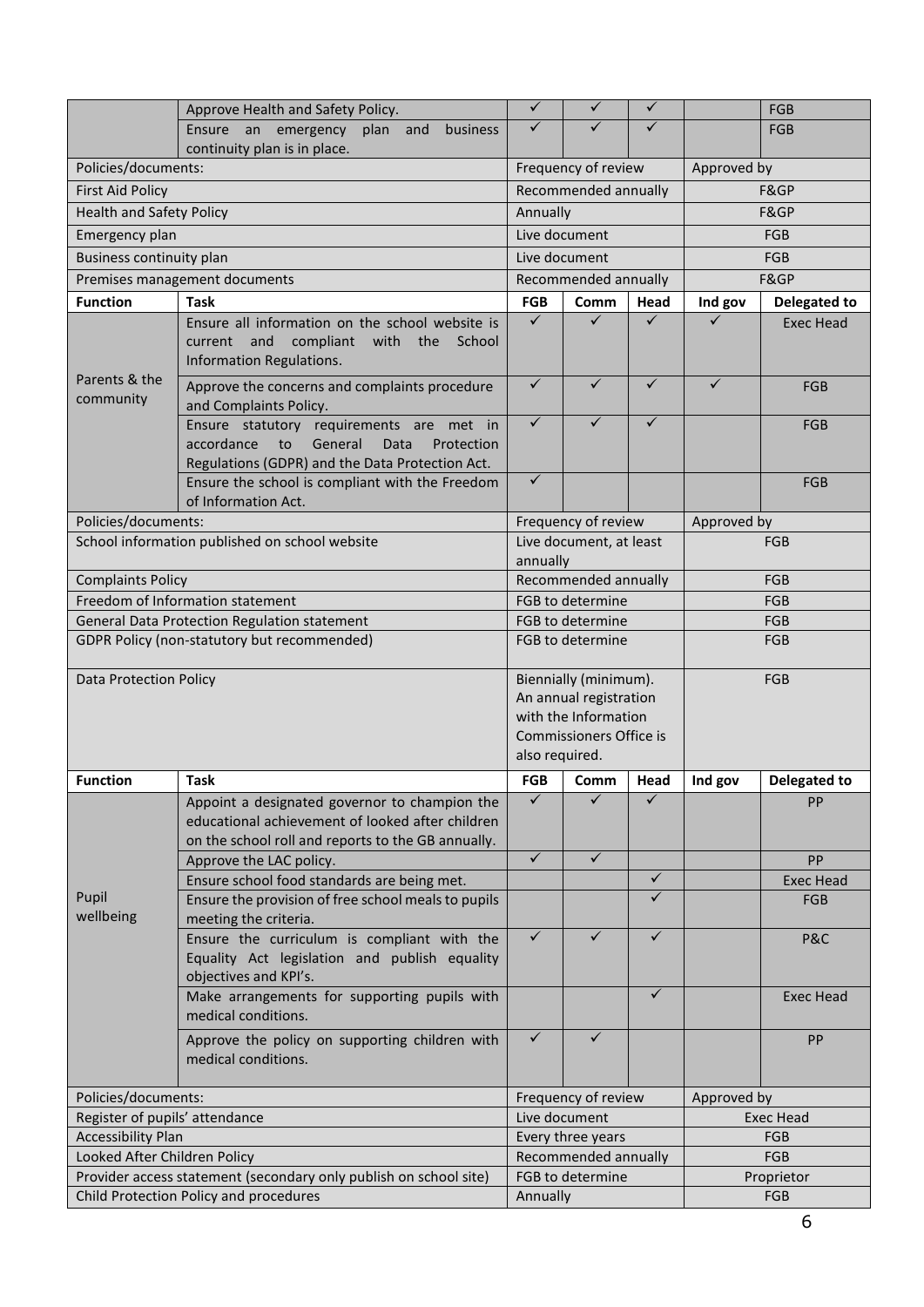| Supporting pupils' with medical conditions           |                                                                                                                                                 | Recommended annually                                                                                                     |                      | <b>FGB</b>   |             |                             |
|------------------------------------------------------|-------------------------------------------------------------------------------------------------------------------------------------------------|--------------------------------------------------------------------------------------------------------------------------|----------------------|--------------|-------------|-----------------------------|
| <b>Early Years Foundation Stage Policies</b>         |                                                                                                                                                 | FGB to determine                                                                                                         |                      | <b>FGB</b>   |             |                             |
| SEN information report and Policy                    |                                                                                                                                                 | Recommend annually                                                                                                       |                      |              | <b>FGB</b>  |                             |
| Equality information and objectives statement        |                                                                                                                                                 | Equality information<br>updated and published<br>annually (minimum)<br>Equality objectives at<br>least every four years. |                      | FGB          |             |                             |
| <b>Function</b>                                      | <b>Task</b>                                                                                                                                     | <b>FGB</b>                                                                                                               | Comm                 | Head         | Ind gov     | <b>Delegated to</b>         |
| Safeguarding                                         | Ensure the Central Record and DBS checks for staff<br>and governors are constantly reviewed and<br>updated.                                     | $\checkmark$                                                                                                             |                      | ✓            |             | Safeguarding<br>governor    |
|                                                      | Undertake Safeguarding checklist in the school.                                                                                                 |                                                                                                                          |                      | $\checkmark$ | ✓           | Safeguarding<br>governor    |
|                                                      | Review and approve the safeguarding/child<br>protection policy and procedures, including<br>Keeping Children Safe in Education, annually.       | $\checkmark$                                                                                                             | ✓                    | ✓            |             | <b>FGB</b>                  |
|                                                      | Receive the annual Safeguarding Report.                                                                                                         | ✓                                                                                                                        |                      |              |             | <b>FGB</b>                  |
| Policies/documents:                                  |                                                                                                                                                 |                                                                                                                          | Frequency of review  |              | Approved by |                             |
|                                                      | Children with health needs who cannot attend school                                                                                             |                                                                                                                          | Recommended annually |              | P&C         |                             |
| colleges                                             | Protection of biometric information of children in schools and                                                                                  | Recommended annually                                                                                                     |                      | P&C          |             |                             |
|                                                      | Single Central Record (recruitment and vetting checks)                                                                                          | Live document                                                                                                            |                      |              |             |                             |
|                                                      | Safeguarding/ Child Protection Policy                                                                                                           | Annually                                                                                                                 |                      |              | FGB         |                             |
| Safeguarding checklist                               |                                                                                                                                                 | Annually                                                                                                                 |                      | FGB          |             |                             |
| <b>Function</b>                                      | <b>Task</b>                                                                                                                                     | <b>FGB</b>                                                                                                               | Comm                 | Head         | Ind gov     | Delegated to                |
| School                                               | Set the times of school sessions and the dates of<br>school terms, holidays and inset days.                                                     | $\checkmark$                                                                                                             | ✓                    | ✓            |             | <b>Exec Head</b>            |
| organisation                                         | Ensure that the school meets for 380 sessions in a<br>school year.                                                                              |                                                                                                                          |                      | $\checkmark$ |             | <b>Exec Head</b>            |
|                                                      | Policies/documents: None to consider                                                                                                            |                                                                                                                          |                      |              |             |                             |
| <b>Function</b>                                      | <b>Task</b>                                                                                                                                     | <b>FGB</b>                                                                                                               | Comm                 | Head         | Ind gov     | <b>Delegated to</b>         |
|                                                      | Approve the Teacher Appraisal Policy.                                                                                                           | ✓                                                                                                                        | ✓                    |              |             | F&GP                        |
| <b>Staff</b>                                         | Approve the School's Pay Policy.                                                                                                                | ✓                                                                                                                        |                      |              |             | FGB                         |
| performance<br>and pay                               | Establish a pay committee to manage the annual<br>salary review.                                                                                | $\checkmark$                                                                                                             |                      |              |             | <b>FGB</b>                  |
|                                                      | Ensure that evidence of performance reflects the<br>progression recommendations for<br>all<br>pay<br>teachers. Approve the pay recommendations. |                                                                                                                          | $\checkmark$         |              |             | F&GP                        |
| Policies/documents                                   |                                                                                                                                                 | Frequency of review                                                                                                      |                      | Approved by  |             |                             |
| <b>Teacher Appraisal Policy</b>                      |                                                                                                                                                 | Annually                                                                                                                 |                      | F&GP         |             |                             |
| Teachers' Pay Policy<br><b>Function</b>              |                                                                                                                                                 | Annually                                                                                                                 |                      |              |             | F&GP                        |
|                                                      | <b>Task</b><br>Determine the staff structure of the school in line                                                                              | <b>FGB</b><br>✓                                                                                                          | Comm<br>✓            | Head<br>✓    | Ind gov     | <b>Delegated to</b><br>F&GP |
|                                                      | with the budget.                                                                                                                                | $\checkmark$                                                                                                             | $\checkmark$         |              |             |                             |
| Staffing:-<br>Recruitment<br>Management<br>Structure | Approve staffing structure changes.                                                                                                             | $\checkmark$                                                                                                             |                      |              |             | <b>FGB</b>                  |
|                                                      | Appoint an external adviser to support appraisal<br>governors in the Headteacher appraisal.                                                     |                                                                                                                          |                      |              |             | <b>FGB</b>                  |
|                                                      | Undertake the annual appraisal of the Exec<br>Headteacher.                                                                                      |                                                                                                                          | $\checkmark$         |              |             | Performance<br>Mgt Comm     |
|                                                      | Consider and approve the recommendations of<br>the appraisal governors from the Headteacher's<br>appraisal.                                     | $\checkmark$                                                                                                             |                      |              |             | FGB                         |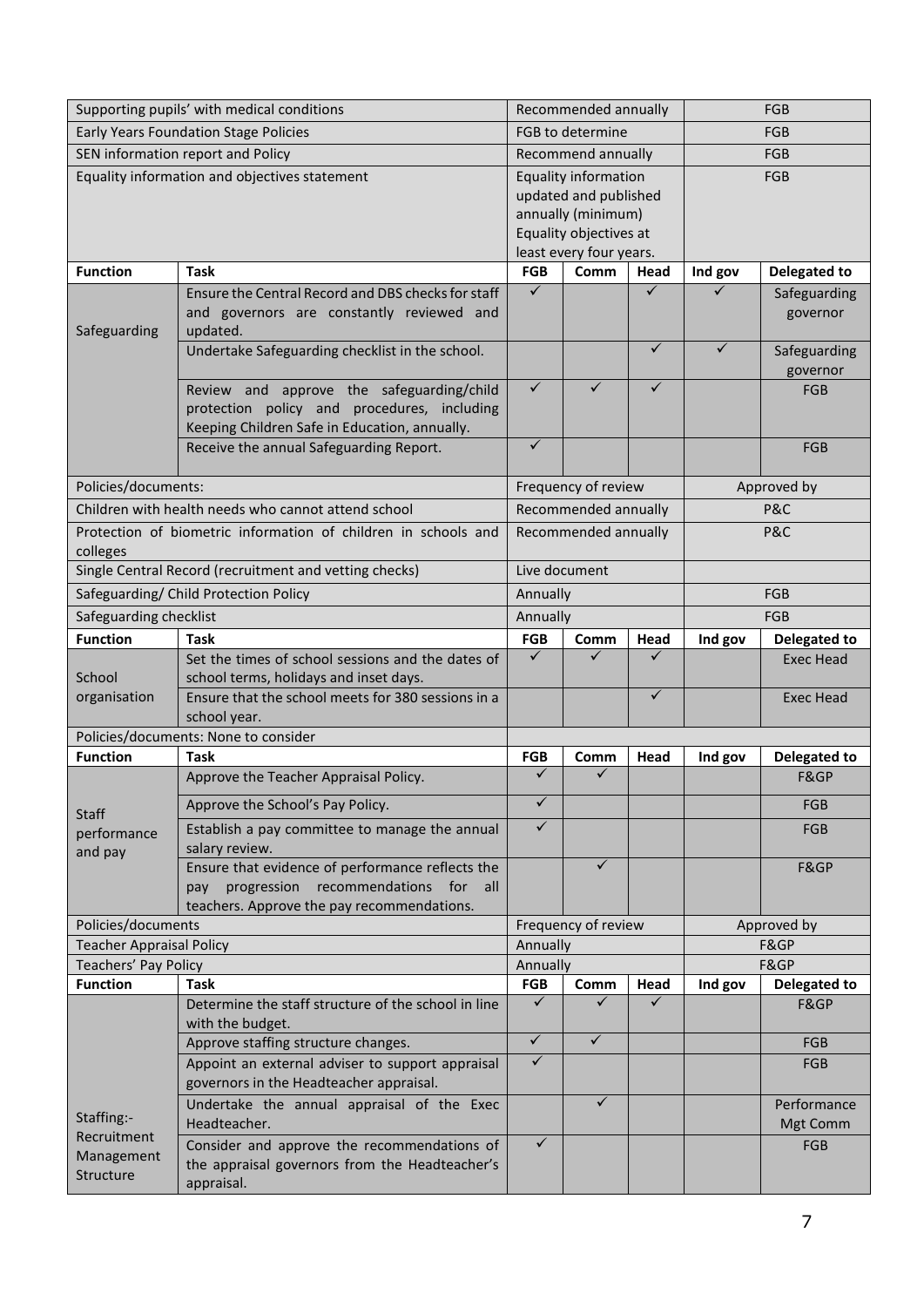|                                                                | Establish a selection panel to recruit the<br>Headteacher or Deputy Headteacher. |                                  |  |              |            | <b>FGB</b>       |
|----------------------------------------------------------------|----------------------------------------------------------------------------------|----------------------------------|--|--------------|------------|------------------|
|                                                                | Accept the Headteacher or Deputy Headteacher<br>resignation.                     | $\checkmark$                     |  |              |            | <b>FGB</b>       |
|                                                                | Suspend the Headteacher.                                                         |                                  |  |              |            | Chair            |
|                                                                | Dismiss the Headteacher.                                                         | ✓                                |  |              |            | <b>FGB</b>       |
|                                                                | Appoint teaching/non-teaching staff.                                             |                                  |  | $\checkmark$ |            | <b>Exec Head</b> |
|                                                                | Suspend teaching/non-teaching staff.                                             |                                  |  | $\checkmark$ |            | Exec Head        |
|                                                                | Dismiss teaching/non-teaching staff.                                             |                                  |  | $\checkmark$ |            | Exec Head        |
|                                                                | Regularly review, amend and approve policies                                     | ✓                                |  |              |            | F&GP             |
|                                                                | relating to staffing matters (eg.<br>absence                                     |                                  |  |              |            |                  |
|                                                                | management, disciplinary, capability).                                           |                                  |  |              |            |                  |
|                                                                | Determine dismissal payments/ early/phased                                       | $\checkmark$                     |  | ✓            |            | F&GP             |
|                                                                | retirement.                                                                      |                                  |  |              |            |                  |
| Policies/documents:                                            |                                                                                  | Frequency of review              |  | Delegated to |            |                  |
| <b>Staff Capability Policy</b>                                 |                                                                                  | Recommended annually             |  | F&GP         |            |                  |
| Staff discipline, conduct and grievance procedures             |                                                                                  | Recommended annually             |  | <b>FGB</b>   |            |                  |
| Procedures for dealing with allegations of abuse against staff |                                                                                  | Recommended annually             |  | <b>FGB</b>   |            |                  |
| Early Careers teachers (ECT's)                                 |                                                                                  | Recommended annually             |  |              | <b>FGB</b> |                  |
| Whistleblowing procedures                                      |                                                                                  | Recommend annually<br><b>FGB</b> |  |              |            |                  |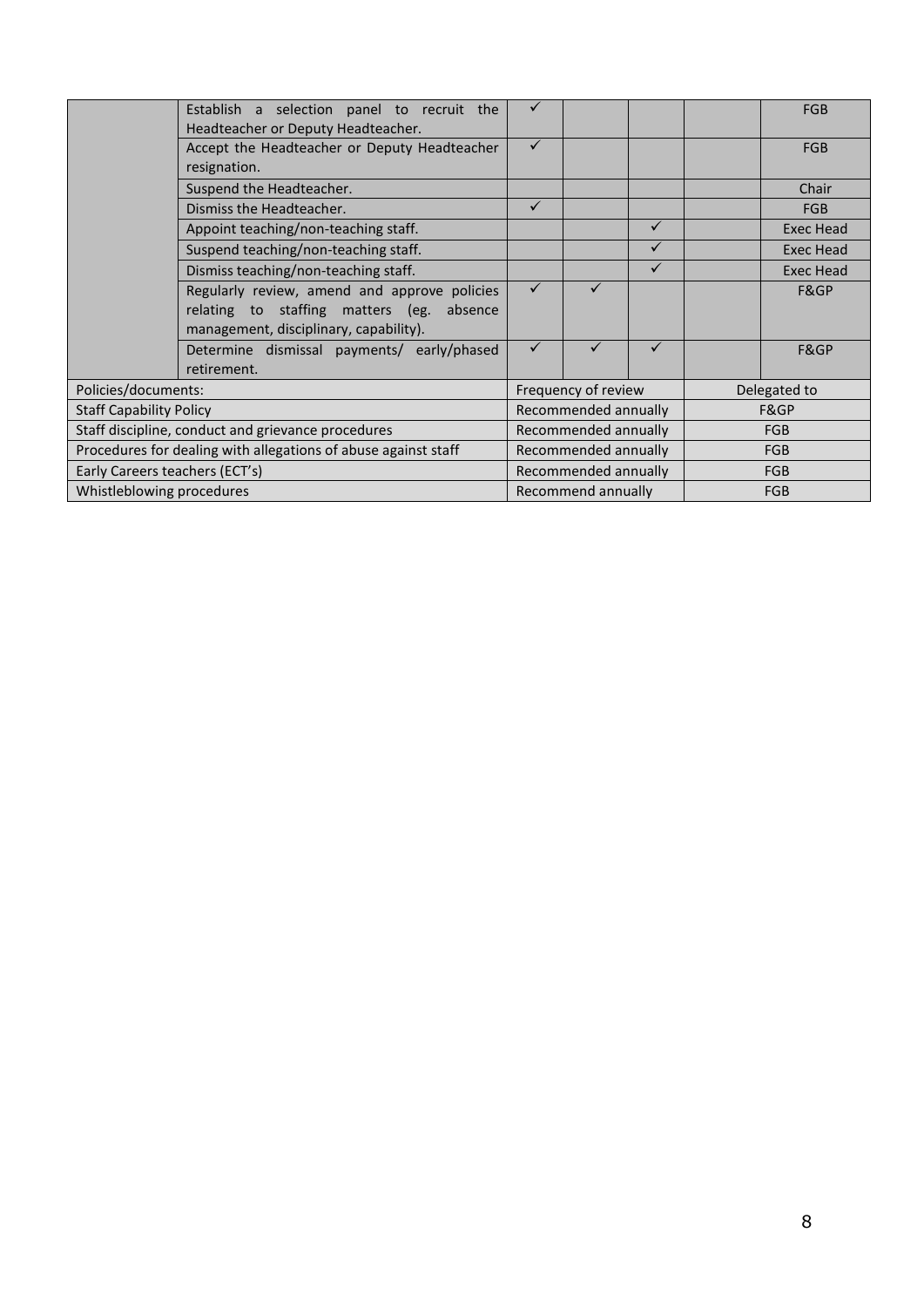# **Election of Officers**

Mellers Primary School and The Nottingham Nursery School Federated Governing Body has agreed:-

- The Chair and Vice Chair serve for a period of one year
- Nominations to be sought at the Autumn term meeting.
- A secret ballot should be held if more than one nomination for Chair or Vice Chair is received.

Chair of Governors: Lesley Lyon Date Elected: February 2022 Term End: Autumn term 2023

Vice Chairs of Governors: Sue Blakeway and Martin Smith Date Elected: February 2022 Term End: Autumn 2023

# **Committees**

| <b>Finance and General Purposes Committee</b> |                       |
|-----------------------------------------------|-----------------------|
| Chair: Carol McCrone                          |                       |
| Date Elected: 2022                            | Term End: Autumn 2023 |
| <b>Pupil and Curriculum Committee</b>         |                       |
| Chair: Jo Kervick                             |                       |
| Date Elected: 2022                            | Term End: Autumn 2023 |
| <b>Pupil Progress Committee</b>               |                       |
| Chair: Sue Blakeway                           |                       |
| 2022<br>Date                                  | Term End: Autumn 2023 |
| <b>Pupil Discipline Committee</b>             |                       |
| Chair: To be agreed, when required            |                       |
| Date Elected:                                 | Term End:             |
| Pay Committee                                 |                       |
| <b>Chair: Carol McCrone</b>                   |                       |
| Date Elected:                                 | Term End:             |
| Pay Appeals Committee                         |                       |
| Chair: To be agreed, when required            |                       |
| Date Elected:                                 | Term End:             |
| <b>Staff Dismissal Committee</b>              |                       |
| Chair: To be agreed, when required            |                       |
| Date Elected:                                 | Term End:             |
| <b>Staff Dismissal Appeals Committee</b>      |                       |
| Chair: To be agreed, when required            |                       |
| Date Elected:                                 | Term End:             |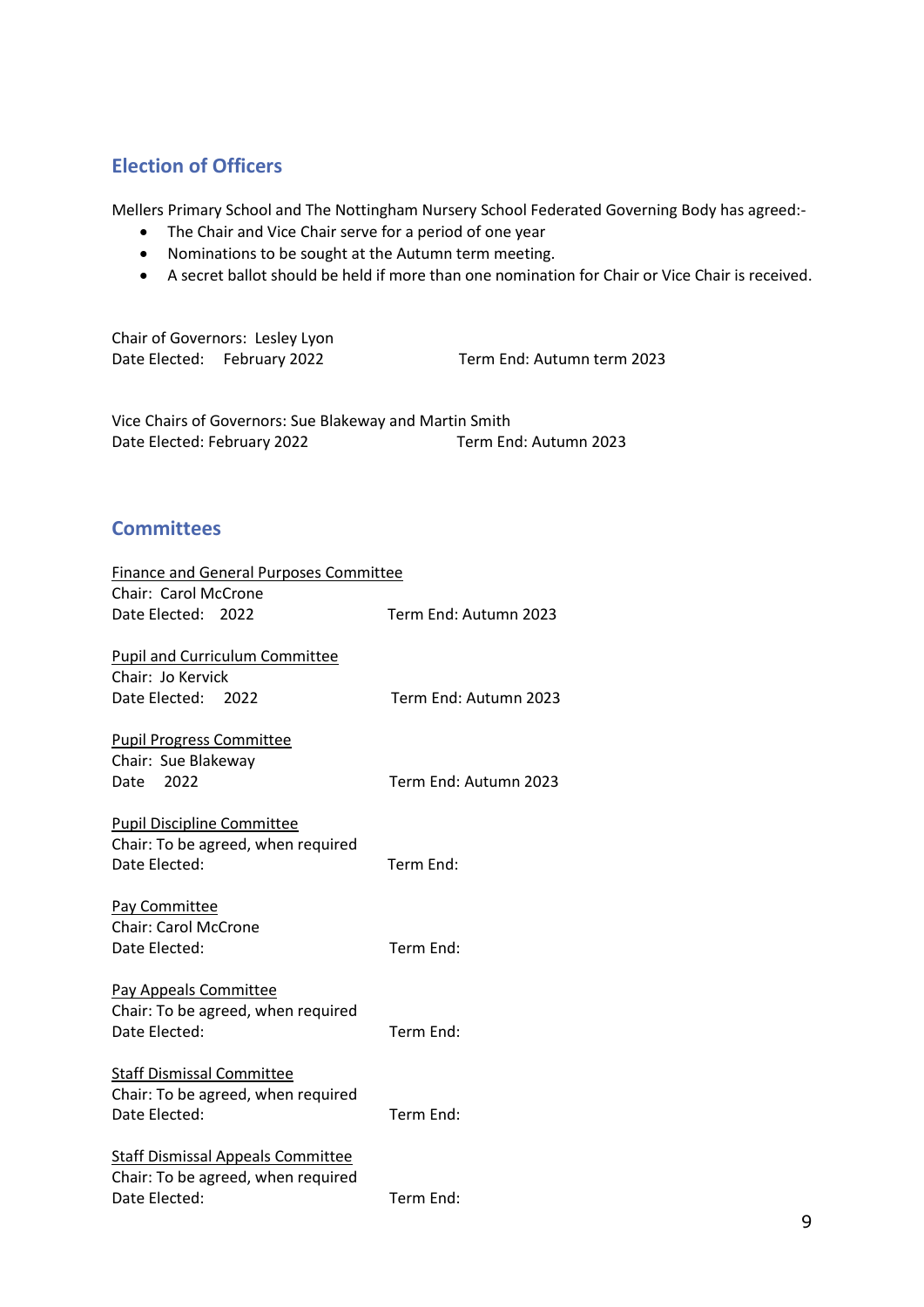# **Committee membership**

The governing body meeting on 6<sup>th</sup> July 2022, the membership and remits, detailed in the Scheme of Delegation, of committees were reviewed and agreed.

Finance and general purposes committee Committee members:- Carol McCrone, Chair Lesley Lyon Celia Morris Anne Peach

Pupil and curriculum committee

Committee members:- Jo Kervick, Chair Nathalie Bolofo Femi Folorunso Amy Fuller Aseel Kabeer Lesley Lyon Wendy Smith

#### Pupil Progress Committee

Sue Blakeway, Chair Shamiso Abuka Hannah Darko Kayleigh McQuade Lesley Lyon Teeny Reid Martin Smith

Pay committee Carol McCrone, Chair Lesley Lyon Celia Morris Anne Peach

Pay appeals committee to be agreed Committee members:- Name Name Name

#### Pupil discipline committee

Any three governors, excluding those employed to work in school. All committee members to have no prior knowledge of the case being considered and no conflict of interest.

#### Staff Dismissal Committee

Any three governors, excluding those employed to work in school. All committee members to have no prior knowledge of the case being considered and no conflict of interest.